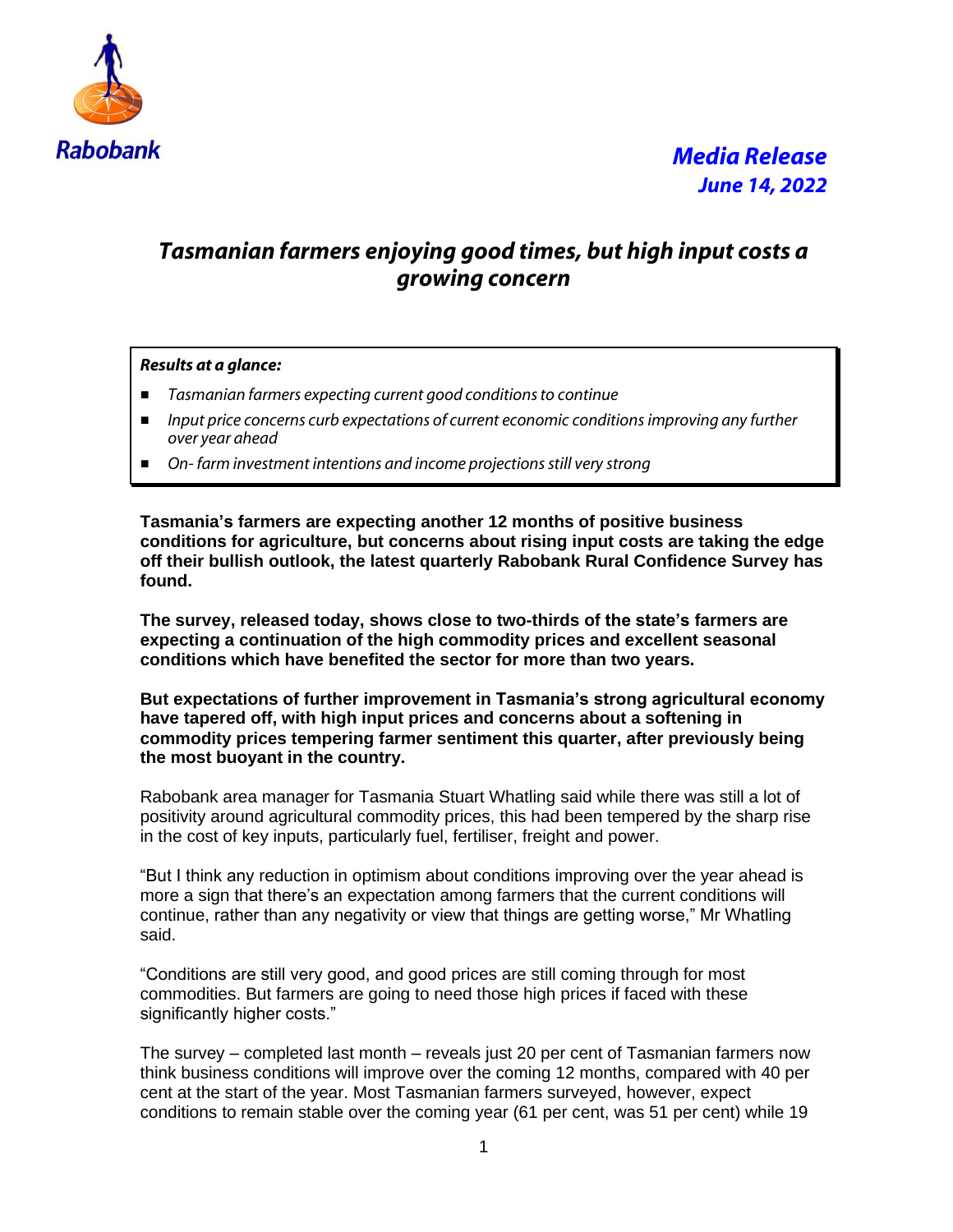

# *Media Release June 14, 2022*

per cent are predicting a deterioration in business conditions (an increase from nine per cent last quarter).

Commodity prices were the sole reason farmers expect conditions to improve in the agricultural economy, while those anticipating conditions to worsen blamed rising input costs for their pessimistic outlook.

Mr Whatling noted prices for dairy, in particular, were very strong and feeding into very good levels of confidence, with record milk prices for the new season now formally announced.

He said while seasonal conditions in the state's north east and east coast regions had been favourable, summer and autumn had been very dry for farmers in north west Tasmania, as well as in the Midlands/south east region.

"In the first three months of this year, north west farmers only received about 50 per cent of their average rainfall for that period, which has really impacted their costs as they have had to buy in fodder," he said.

Mr Whatling said farmers were financially in a very strong position thanks to the past two years of positive agricultural conditions, but were closely watching the impact of rising production costs on margins.

He said the impact of the war in Ukraine was certainly coming up in conversations with farmers, especially in relation to driving up costs, or conversely, any opportunity it might create for Australian farmers.

"There is a growing expectation that prices will start to come off in the livestock sector, which is taking some of the shine from those high levels of optimism we'd seen in previous surveys," he said.

Mr Whatling said Tasmanian sheep producers had been challenged by shearer shortages and the rising cost of shearing, with a growing number of producers investing in shearing infrastructure to help alleviate labour constraints.

In the cropping sector, he said, there has been a jump in the number of farmers moving towards cereal grain production either for their own use or to sell into the local Tasmanian market. He said this could continue, given margin pressures in other crops.

Mr Whatling said rising costs of fertiliser were putting a lot of pressure on local potato growers which was translating into uncertainty about the amount of production growers would commit to for the coming year.

"Potato growers will be looking for an increase in the contract price from processors when contracts for the coming year are announced, which is expected shortly," he said.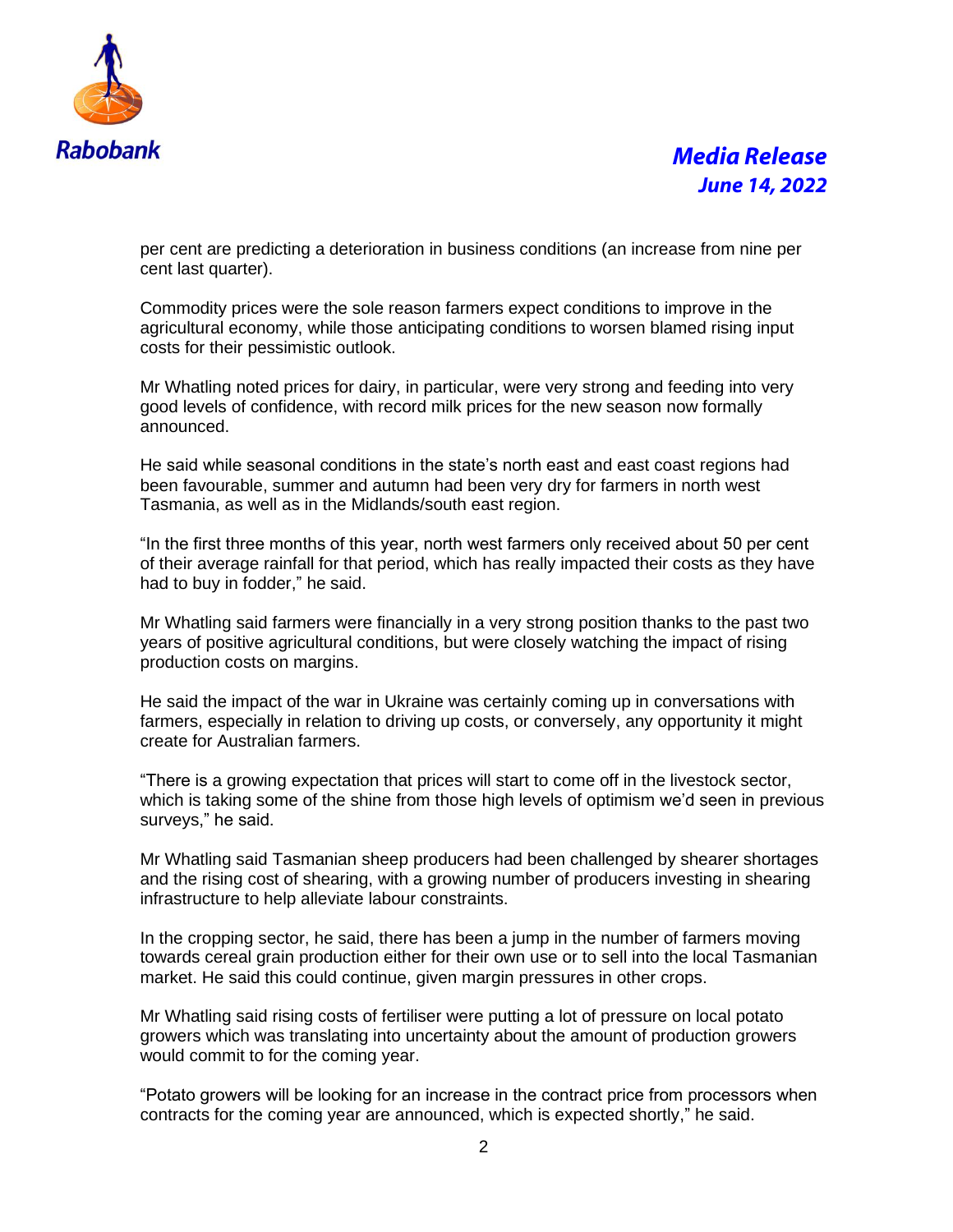

# *Media Release June 14, 2022*

While expectations about an improvement in agricultural business conditions have declined, the survey results reveal 44 per cent of Tasmanian farmers are expecting their gross farm income to increase over the coming year, while 36 per cent expect their incomes to remain stable.

The state's farmers will largely maintain investment in their farm business, with 65 per cent saying they would keep spending at current levels.

On-farm capital investments – such as fences, silos and machinery – are the dominant focus for business investment in the coming year.

Mr Whatling said there was also strong appetite for investment in water infrastructure, both in the new Tasmanian schemes, but more broadly in any infrastructure which increases water efficiency.

He said there was still a lot of demand for reasonably-sized land holdings and "the heat had not yet come out of the property market", although the survey found intentions to buy property to expand businesses had dropped considerably among those intending to increase their business investment.

"Also, it should be noted the survey was conducted prior to the RBA's most recent increase to the official cash rate in June," Mr Whatling said.

A comprehensive monitor of outlook and sentiment in Australian rural industries, the Rabobank Rural Confidence Survey questions an average of 1000 primary producers across a wide range of commodities and geographical areas throughout Australia on a quarterly basis.

The most robust study of its type in Australia, the Rabobank Rural Confidence Survey has been conducted since 2000 by an independent research organisation. The next results are scheduled for release in September 2022.

#### <ends>

*Rabobank Australia & New Zealand Group is a part of the international Rabobank Group, the world's leading specialist in food and agribusiness banking. Rabobank has more than 120 years' experience providing customised banking and finance solutions to businesses involved in all aspects of food and agribusiness. Rabobank is structured as a cooperative and operates in 38 countries, servicing the needs of approximately 8.4 million clients worldwide through a network of more than 1000 offices and branches. Rabobank Australia & New Zealand Group is one of Australasia's leading agricultural lenders and a significant provider of business and corporate banking and financial services to the region's food and agribusiness sector. The bank has 93 branches throughout Australia and New Zealand.*